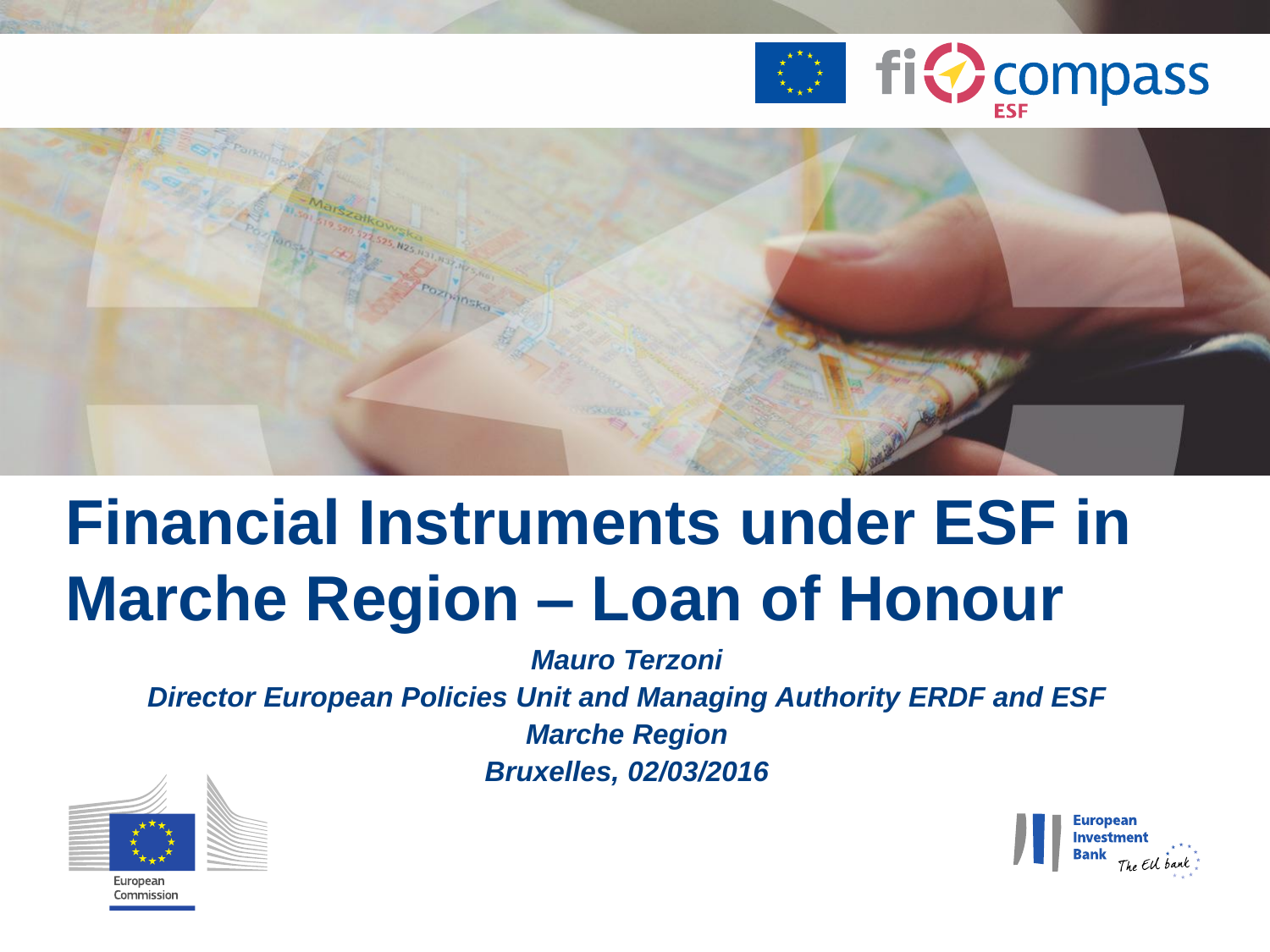![](_page_1_Picture_0.jpeg)

#### **Marche Region**

![](_page_1_Figure_2.jpeg)

![](_page_1_Picture_3.jpeg)

- Regional model of development based on micro, small and medium-sized enterprises (SMEs) located in industrial districts
- 1.500.000 inhabitants
- 160.000 SMEs
- 8.7 % unemployment rate
- 63.1% employment rate, but 70.4 men and 55.9 women

![](_page_1_Picture_9.jpeg)

![](_page_1_Picture_10.jpeg)

European Commission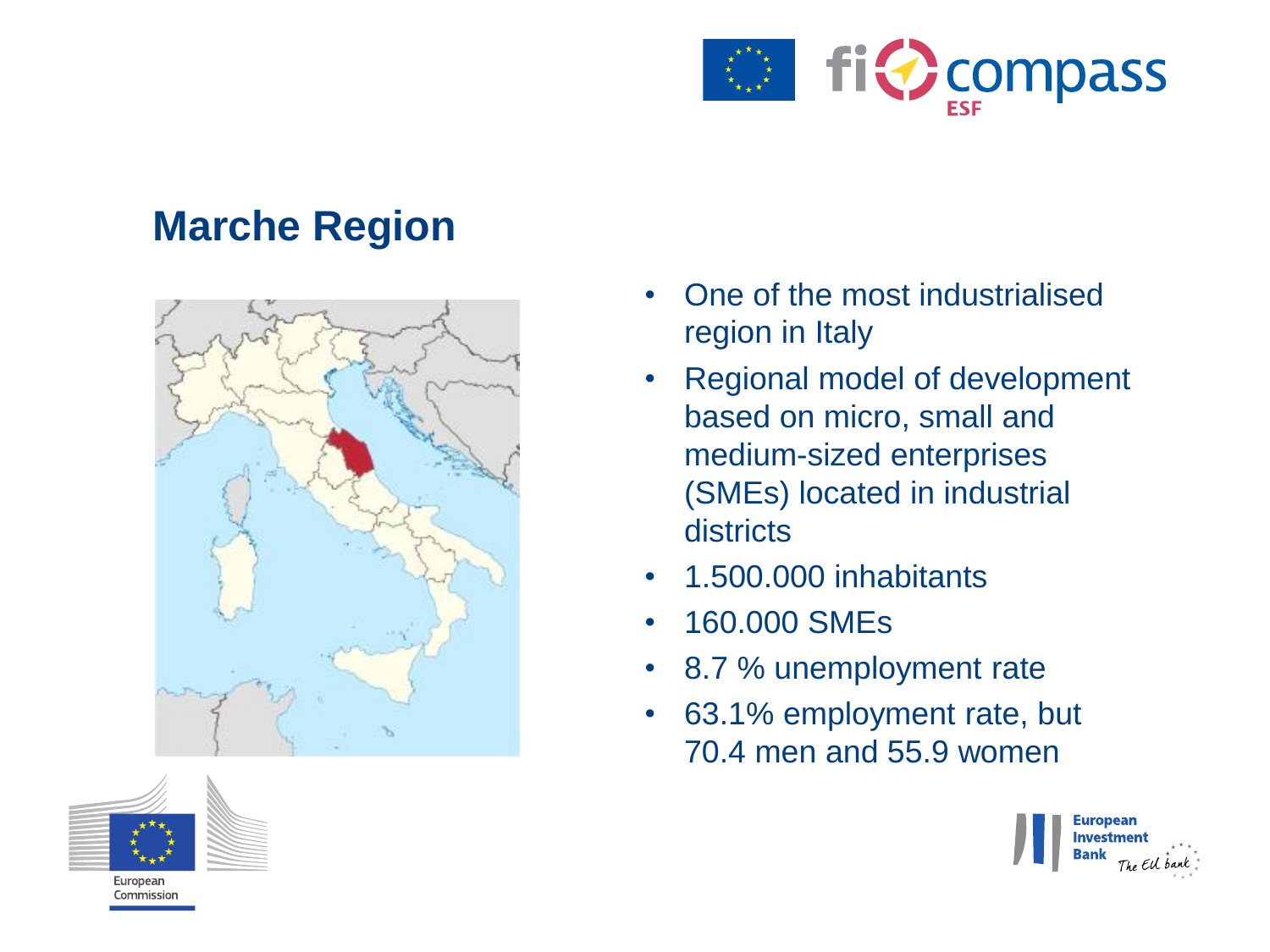![](_page_2_Picture_0.jpeg)

#### **DESCRIPTION OF THE INITIATIVE**

- Loan of Honour (microcredit) backed by a guarantee scheme to promote entrepreneurship, offering jobless individuals the resources and training needed to set up a business
- ESF, Regional Axis Employability
- The project has been developed over the course of three cycles (2006-2008, 2010-2012 and 2013-2015) in two programming period (2000-2006 and 2007-2013)
- Sectors of interventions: production of goods/manufacturing, trade and services

![](_page_2_Picture_6.jpeg)

![](_page_2_Picture_7.jpeg)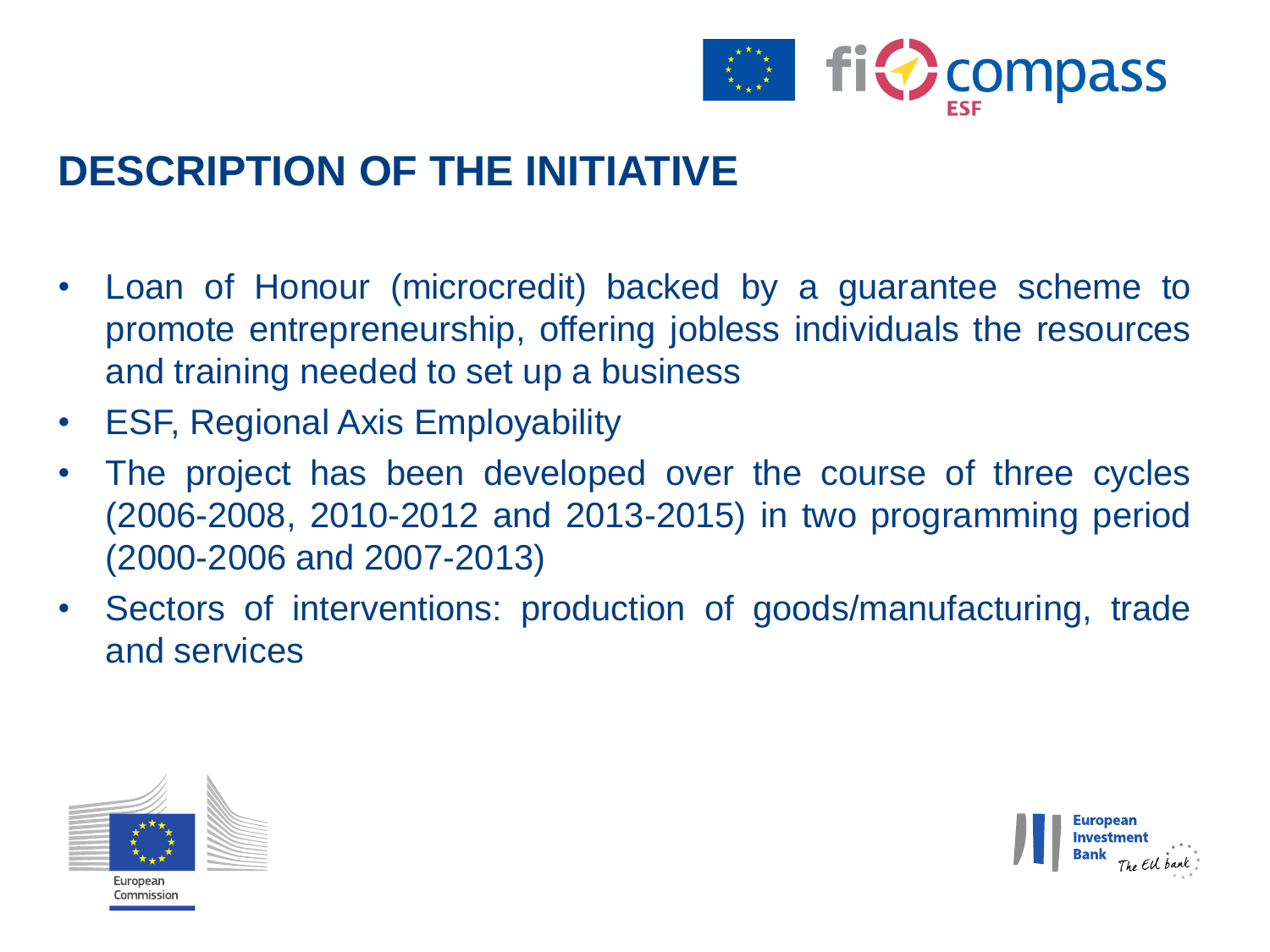![](_page_3_Picture_0.jpeg)

#### **OBJECTIVIES**

- To facilitate the access to credit for those who have difficulties in obtaining financing through the traditional banking channels (especially young people).
- To provide training tools and specialist support to good ideas.
- Helping to start up new businesses in the medium-term, excluding the use of borrower collaterals of any kind.

![](_page_3_Picture_5.jpeg)

![](_page_3_Picture_6.jpeg)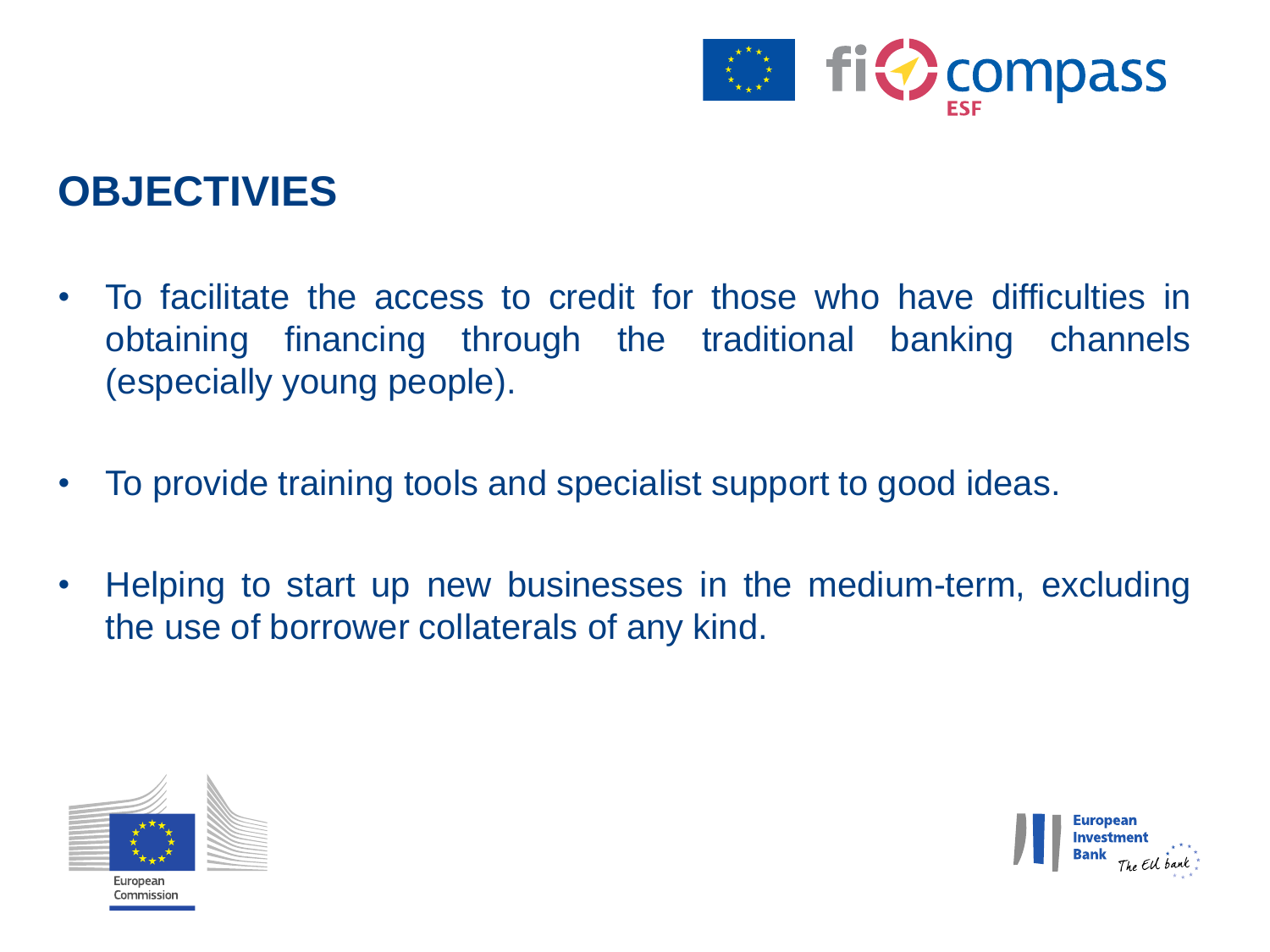# Governance Structure<sup>1</sup>

![](_page_4_Figure_1.jpeg)

**\* FoF designed by the Investment Committee**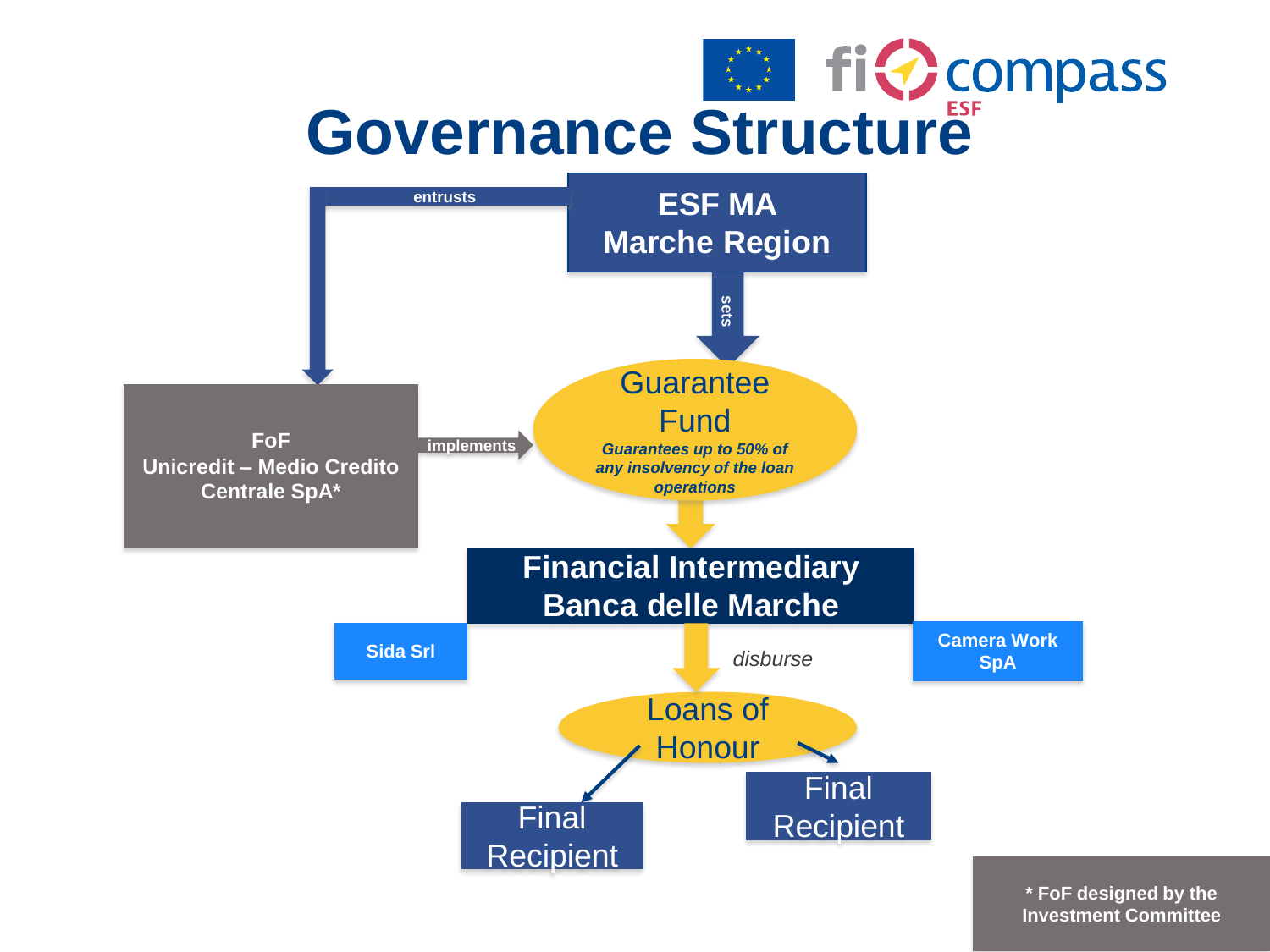![](_page_5_Picture_0.jpeg)

#### **Leverage effect**

#### The leverage effect of the guarantee scheme was € 16.393.765,10 of Loans

€ 3.800.000 of guarantees (1.500.560 ESF)

![](_page_5_Picture_4.jpeg)

![](_page_5_Picture_5.jpeg)

Investment **Bank** The EU bank

Europear .<br>Commission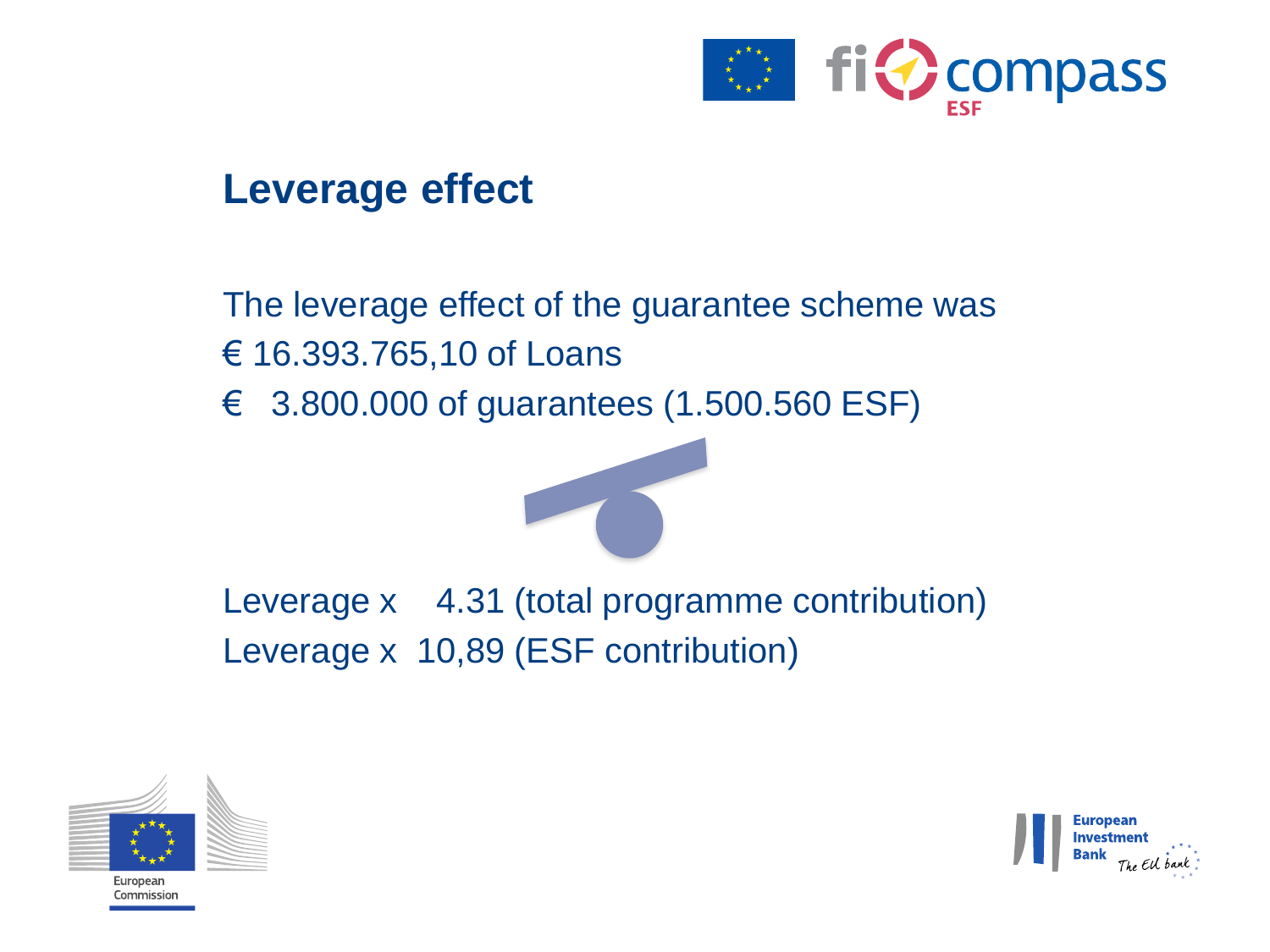![](_page_6_Picture_0.jpeg)

#### **RESULTS**

•1 355 new firms financed over the course of 3 cycles (2006-2008, 2010- 2012 and 2013-2015) of which 867 benefited from the guarantee – created 3 387 new jobs.

•Reduction of information asymmetry as the regional Government partially financed the guarantee.

•The partial guarantee is a disincentive for the financial intermediaries to behave opportunistically and to carry out an appropriate screening of the potential borrower as it provides its resources and risk part of the capital.

•These kind of initiatives are further less costly than direct financing and co-financing in terms of public funds.

![](_page_6_Picture_6.jpeg)

![](_page_6_Picture_7.jpeg)